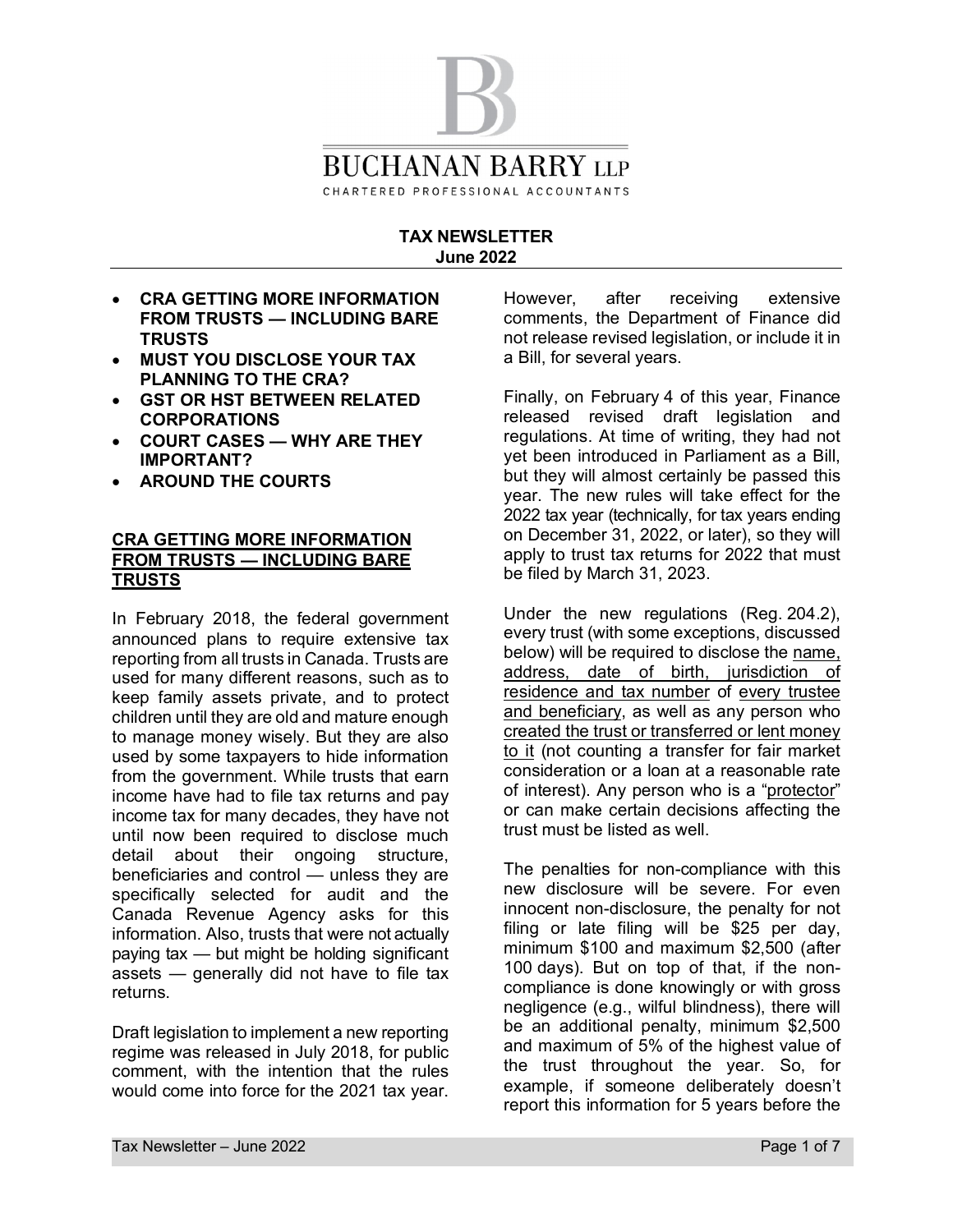

CRA finds out, they may be subject to a penalty of 25% or more of the trust's assets — plus accrued interest on the penalty.

Also under the changes announced on February 4, bare trusts will need to be disclosed as well (ITA s. 150(1.3)). Bare trusts are extensively used in Canada to hold commercial real estate — typically a nominee corporation is the legal owner of a property, as bare trustee for the real owners. If this proposal is not changed, it will mean a lot of compliance problems, and likely extensive penalties being assessed because not every existing bare trust will be identified and reported. If you are involved in ownership of commercial property that is held by a bare trustee, make sure to follow up to find out if this rule is enacted.

Certain trusts are excluded from these rules:

- a trust in existence for less than 3 months at year-end;
- a trust holding only cash and certain investments (such as listed stocks and mutual funds) totaling no more than \$50,000;
- a trust account required by law for a regulated activity, such as for a lawyer or a real estate broker, provided it is not a separate trust for a specific client or clients: and
- a registered charity, non-profit organization, mutual fund trust, employee life and health trust, and numerous other trusts governed by the Income Tax Act (e.g., RRSP, RRIF, RESP, TFSA, registered pension plan and many others).

If these rules come into force as proposed, and you are a trustee or in control of trust property, you will have to make sure to comply with these rules by March 31, 2023 or you may be subject to the penalties. So you will need to keep on top of this issue and find out when the legislation is enacted and how exactly the rules apply to you.

### **MUST YOU DISCLOSE YOUR TAX PLANNING TO THE CRA?**

Income Tax Act section 237.3 has **"reportable transaction"** rules in place, effective since 2011, requiring certain tax planning to be disclosed to the CRA. If two of three "hallmarks" of a tax scheme are present, it must be reported. The hallmarks are:

- (a) **contingent fees** for the promoter of the scheme — the amount they get paid depends on how much they save you.
- (b) **confidentiality** you are not allowed to disclose the scheme to others (typically because the promoter doesn't want others copying a plan they developed).
- (c) "**contractual protection**", such as insurance or a promise to cover the costs of appealing if you are reassessed by the CRA.

Draft legislation released on February 4, 2022 will make the reporting apply if you have even one of the above hallmarks. Thus, for example, if an advisor charges you a fee based on success of a tax plan, without either of the other hallmarks, it will now be a "reportable transaction" that you will have to disclose to the CRA.

Both taxpayers and promoters must report any reportable transactions. And the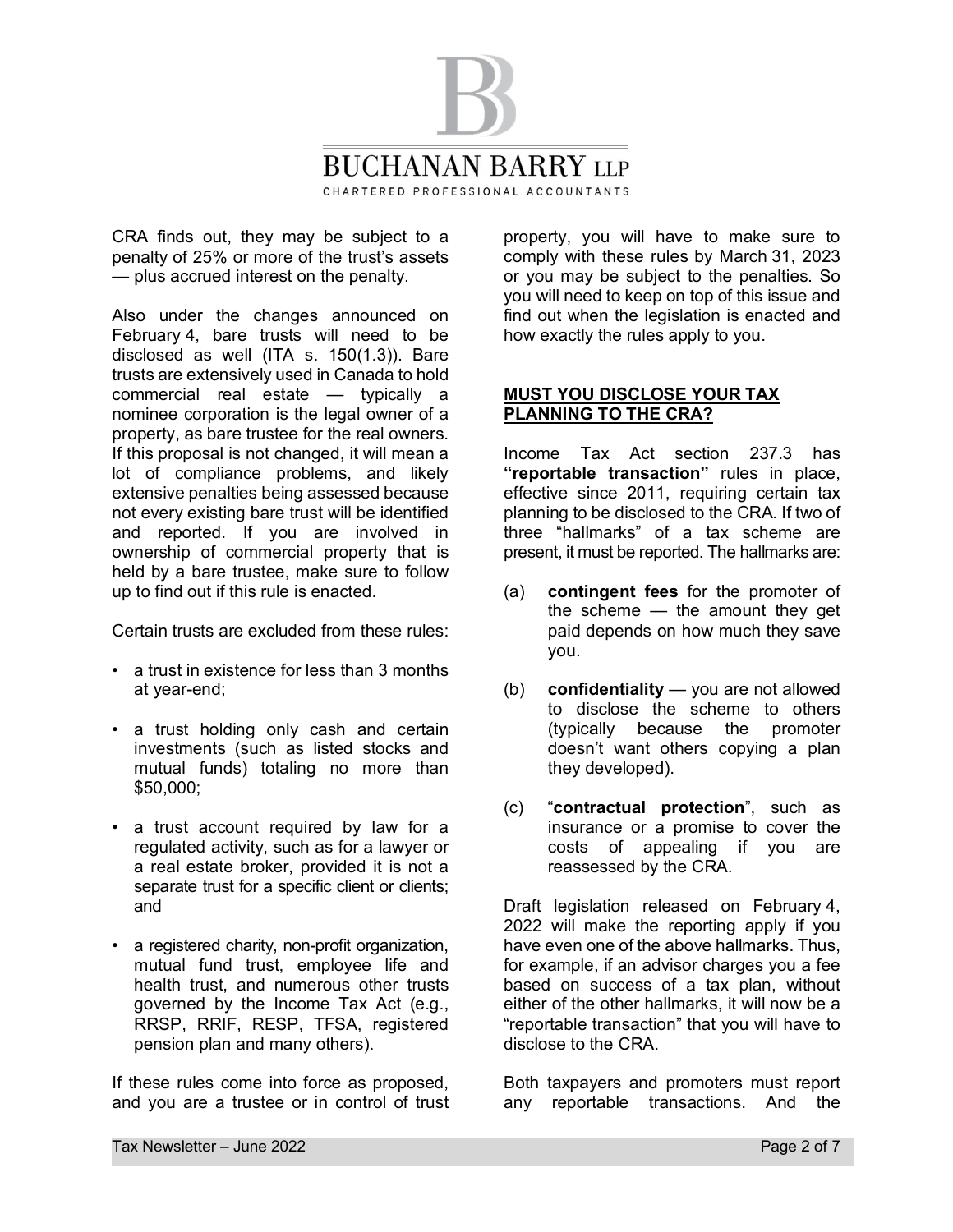

penalties for not reporting are severe. The penalty may be equal to the entire contingent fee potentially payable to the promoter. And both taxpayers and promoters are liable for the penalty. As well, until the reporting is done and the penalty is paid, the tax benefits of the scheme will be denied, and the usual limitation period for the CRA to reassess is suspended.

As well as the reportable transaction rules, the draft legislation introduces new "notifiable transaction" rules (section 237.4). The CRA will publish a list of schemes that it considers offside. If you are involved in one of these schemes, whether as taxpayer, advisor or promoter, you will have to notify the CRA or again be subject to severe penalties. The Department of Finance has published an initial list of the notifiable schemes. They include: using bankruptcy to eliminate a debt in a way that prevents the negative tax consequences of the commercial debt forgiveness rules; arranging for a corporation to not be a "Canadian-controlled private corporation" so as to avoid the high tax on investment income; avoiding the "21-year deemed disposition" rule for trusts; and several others.

Finally, the draft legislation introduces "uncertain tax treatment" rules for corporations with assets over \$50 million and audited financial statements. They will be required to disclose to the CRA the details of uncertainties that affect their financial statements.

At time of writing, all of these rules had not yet been introduced in Parliament as a Bill. However, they will almost certainly be passed this year. They are scheduled to apply for 2022 and later years.

## **GST OR HST BETWEEN RELATED CORPORATIONS**

If you have more than one corporation under your control, what happens for purposes of the Goods and Services Tax (GST), Harmonized Sales Tax (HST) or Quebec Sales Tax (QST), if they charge amounts to each other?

(GST, HST and QST all follow the same rules. This discussion does not apply to the provincial retail sales taxes in B.C., Saskatchewan and Manitoba. For simplicity, we will refer simply to "**GST**" below.)

For example, Xco might charge Yco management fees, or Xco might charge Yco rent for use of Xco's office building. These arrangements might be set up for tax purposes, or for creditor proofing, to ensure that an operating company does not have too many assets in case of an unexpected lawsuit.

In most cases, except for interest paid on a loan, such fees are subject to GST.

Provided Yco is carrying on a business of making supplies that are taxable (or "zerorated") under the GST, and is GSTregistered, Yco can claim input tax credits to recover all GST it pays to Xco, so the GST cost is really just a temporary cash-flow cost. Nevertheless, there is still a cost, and the GST requires extra paperwork and accounting in addition to the cash flow.

However, for "closely related" corporations, an election is available to *not* have to charge this GST. "Closely related" basically means under common *corporate* control. For example, if Xco owns all the shares of Yco, or Zco owns both of them, then they are closely related. However, if you *personally* own all the shares of both Xco and Yco, they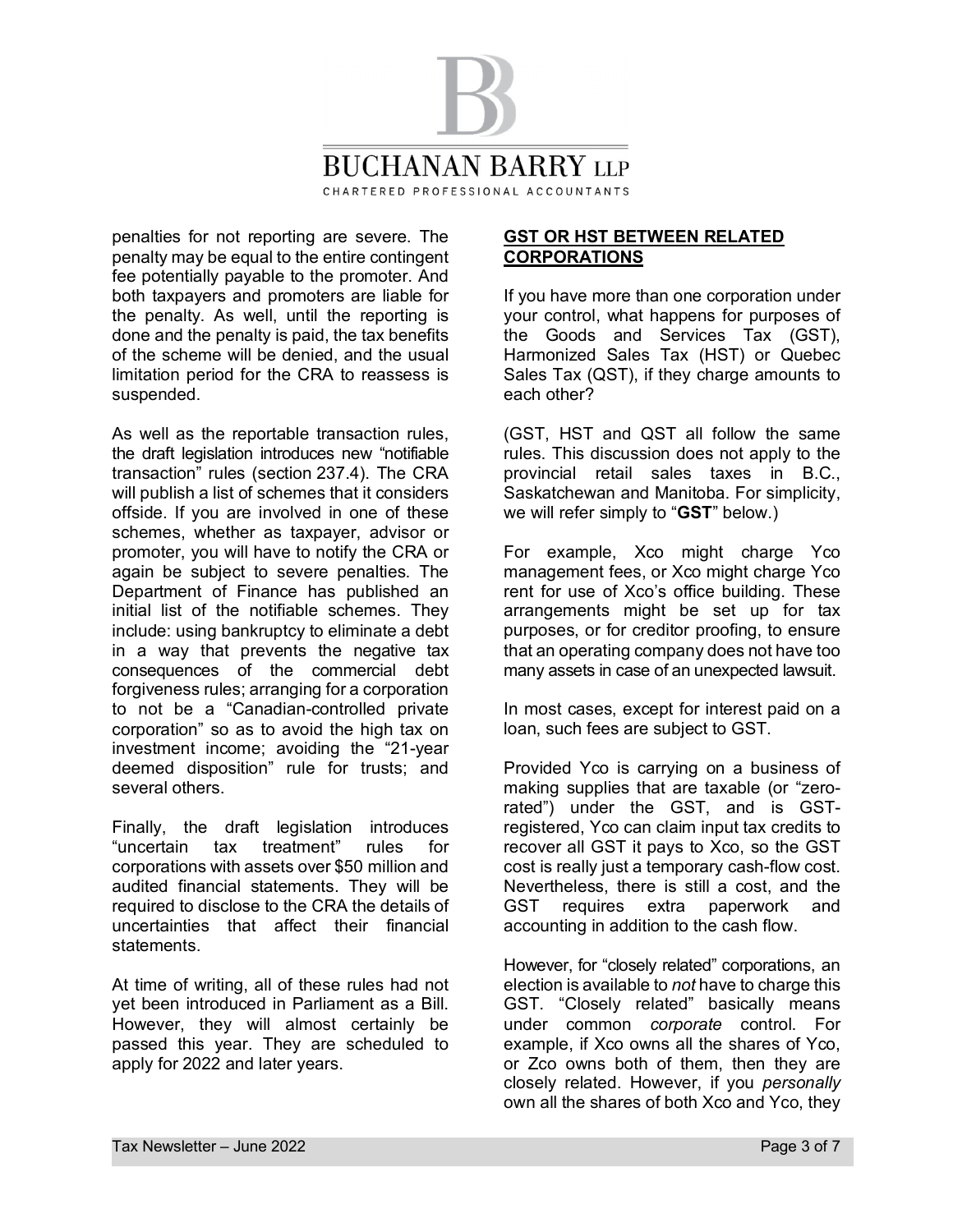

are not "closely related" (as this term is defined in the GST legislation).

From 1991 when the GST was first introduced, this "closely related corporations election" did not require the corporations to file anything with the CRA. It was enough for them to simply agree between them that no GST would apply to the intercorporate charges, and to complete Form GST25 and keep it in their records in case of audit.

Since 2015, however, the election must be completed on Form RC4616 (available from canada.ca), and filed with the CRA. Any old elections on Form GST25 are no longer valid.

If you have corporations that charge fees or rent to each other without GST applying, make sure to have them complete a Form RC4616 and file it with the CRA. Otherwise, if it is ever audited, the corporation charging the fees or rent will be assessed by the CRA for the unremitted GST plus interest and possibly penalties.

Also, make sure that you are not using the election for corporations that are not "closely related" as defined in the legislation.

If you have an existing arrangement with corporations that are not charging GST or HST and have not filed the election, but the CRA has not yet found the problem, it may be possible to avoid all interest and penalties with a Voluntary Disclosure, combined with the CRA's policy on "wash transactions". You will need professional advice on this.

### **COURT CASES — WHY ARE THEY IMPORTANT?**

We regularly give you news about tax cases decided in the Courts. Why are they important?

First, you need to understand the legal basis on which our tax system operates. Tax is imposed by the *Income Tax Act*, which is legislation passed by Parliament (and amended every year). The Department of Finance proposes changes to the Act in the annual federal Budget and throughout the year, and draft amendments to the legislation, but the changes do not become law until Parliament passes them.

When we have a majority government, it is almost a foregone conclusion that all proposals from Finance will be enacted. Even under a minority government, it is almost certain that technical amendments that are not politically charged will be enacted eventually, although this can take years. And when they are enacted, they are usually made retroactive to the date indicated when they were first announced.

But the *Income Tax Act* is very complex about 2,000 pages of difficult and sometimes unintelligible language. It takes a lot of interpretation, and its application in many situations is unclear.

The Canada Revenue Agency publishes extensive materials to help us interpret the Act. Most of this material can be found on canada.ca. CRA publications include Interpretation Bulletins, Information Circulars, Income Tax Folios, guides, pamphlets and other documents, as well as Web pages with extensive information. These can be used by taxpayers and their advisers in determining how the *Income Tax Act* will apply to any given situation. They are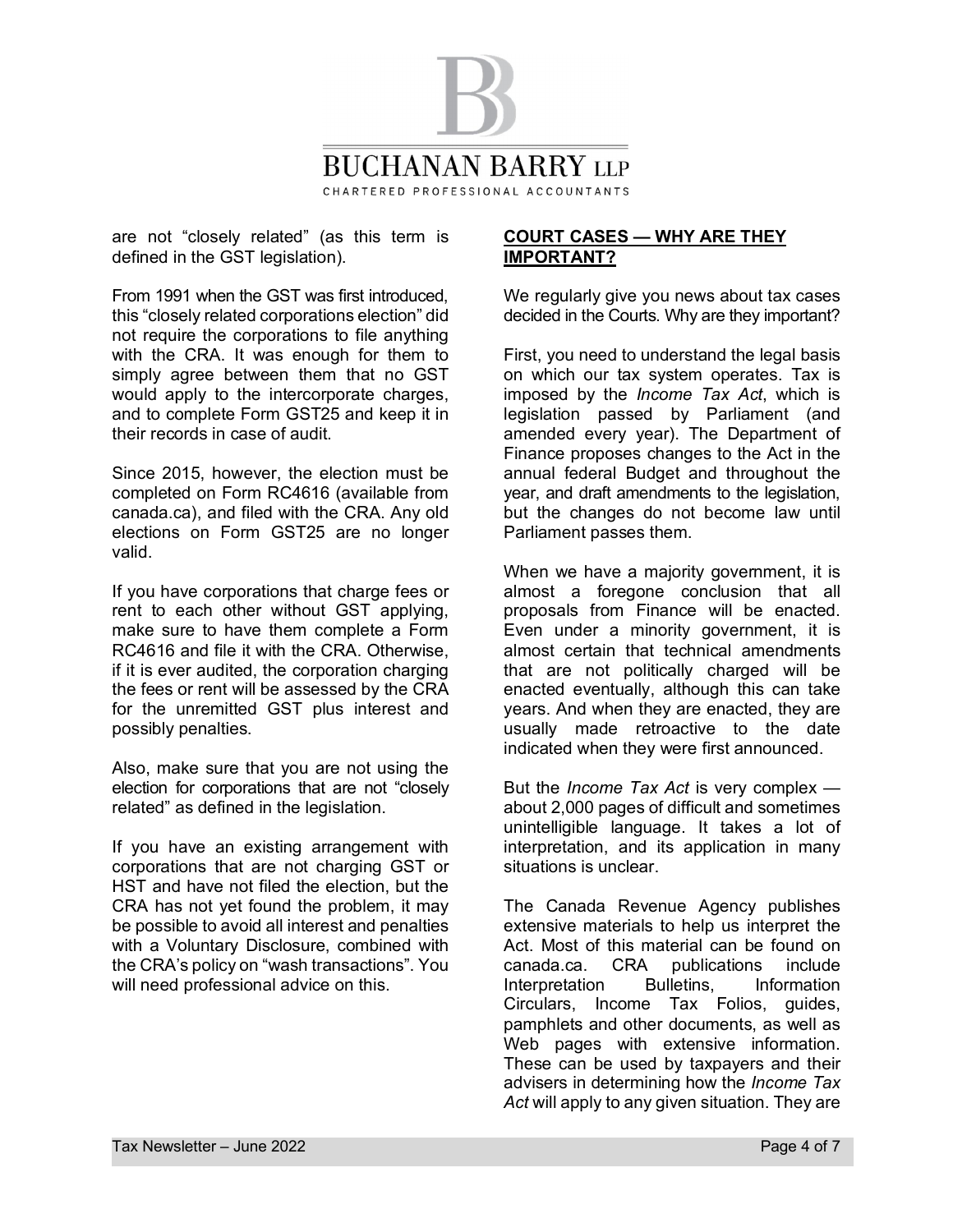

also used by CRA assessors, auditors and appeals officers (in addition to their internal manuals) in deciding how to assess or reassess taxpayers in any given situation.

However, the CRA does not make the law. As noted above, the law is made by Parliament. The CRA merely *interprets* the law. Its interpretations are not legally binding. There are many situations where taxpayers (and their advisors) disagree with CRA interpretations.

This is where the Courts come in. Any taxpayer who disagrees with an assessment or reassessment can file a Notice of Objection within 90 days of the date on the Notice of (Re)Assessment. The matter is then considered by a CRA appeals officer; this is a purely administrative process, very informal, with telephone discussions and correspondence but no formal hearing.

If after discussing the case with the taxpayer or the taxpayer's representative and reviewing their written submissions, the appeals officer believes that the assessment was correctly based on the Income Tax Act's rules, the appeals officer will "confirm" the assessment. Or the appeals officer may "vary" the assessment to reduce it, but perhaps not as much as the taxpayer would like.

At this point, a taxpayer who still wants the assessment changed has to go to Court. Appeals of income tax (and GST) assessments are filed in the Tax Court of Canada.

There is nothing wrong with appealing a case to the Tax Court. It will not cause the CRA to look at you as a "problem", nor will it result in extra audit attention to you in the future. If you genuinely have a good legal case, you should appeal. But you should consult a tax

lawyer or other qualified professional to determine whether you do have a good case. Without expert advice, it's very easy to go wrong in trying to interpret the Act.

The Tax Court of Canada is an excellent Court: well run, efficient, humane and friendly, especially to taxpayers who do not have a lawyer and are appealing a relatively modest amount of tax. Where the amount of *federal* tax and penalty does not exceed \$25,000 *for each taxation year in dispute*, an income tax appeal can be filed under the Tax Court's "Informal Procedure". (The same goes for a GST/HST appeal of a total up to \$50,000.) The process is a formal Court hearing that follows the rules of Court, but the judge is allowed to bend the rules of evidence and to be more flexible in reaching his or her decision. At the end of the day, however, the decision must still be based on the rules in the *Income Tax Act*, and the Tax Court will *not* allow a taxpayer's appeal merely because the result is otherwise unfair. There has to be a legal basis in the Act for allowing the appeal.

For larger appeals, the Court's General Procedure is used. While human taxpayers are allowed to represent themselves, it is highly advisable to retain a tax litigation lawyer to deal with the procedures, which include formal pleadings, Lists of Documents, discoveries, Status Hearings, motions and other procedural steps, as well as organizing and presenting the evidence properly and making the correct legal arguments.

If you are not happy with the Tax Court's decision, you can appeal to the Federal Court of Appeal, but normally only on a question of law. Any findings of fact reached by the Tax Court are binding (unless you can show that no judge could reasonably have reached that conclusion based on the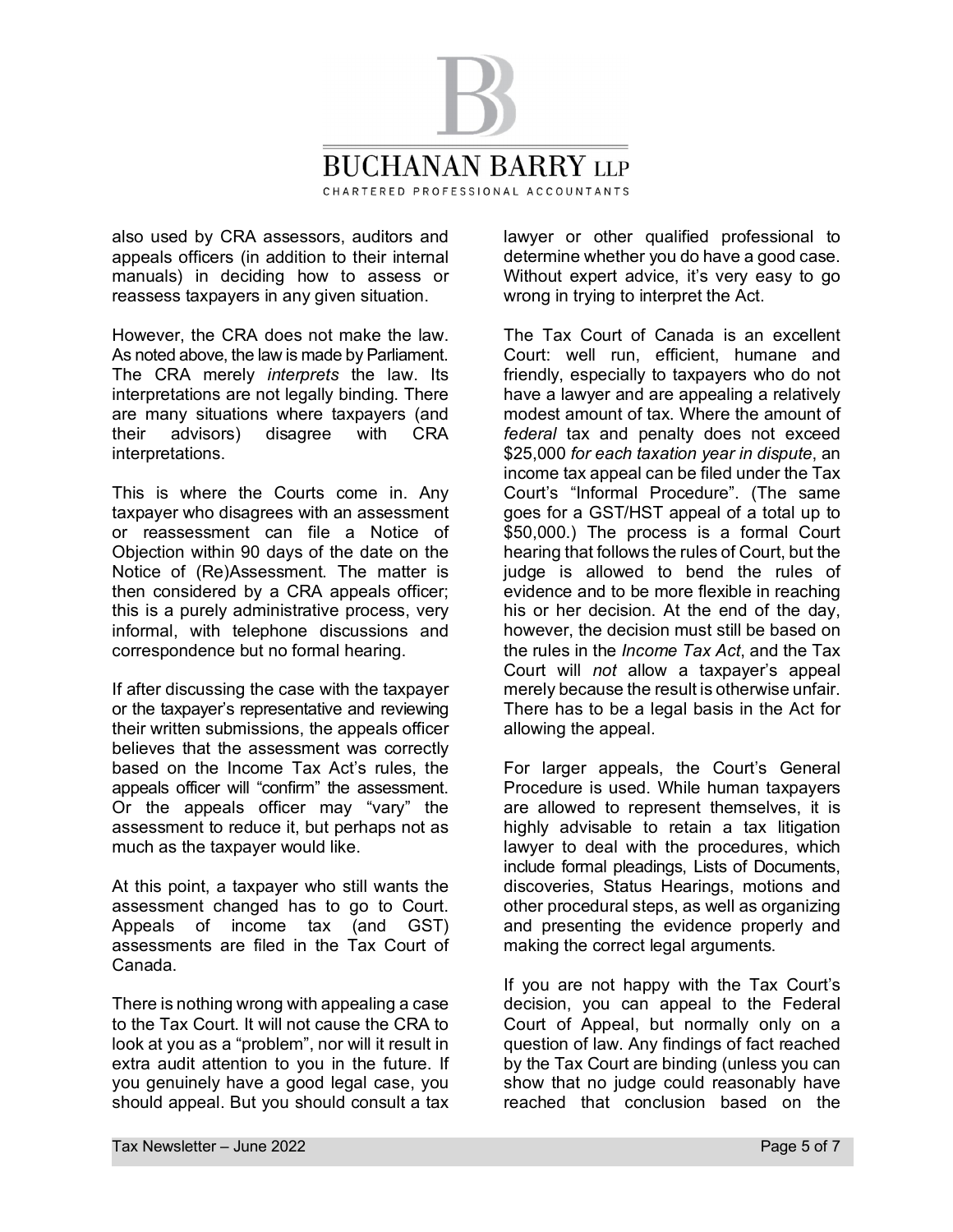

evidence presented — a "palpable and overriding error"). You are not normally allowed to bring any new evidence to the Federal Court of Appeal — the decision is based on the written record of the evidence at the Tax Court trial.

If you win at the Tax Court, the CRA can appeal to the Federal Court of Appeal, under the same rules as above.

From the Federal Court of Appeal, an appeal is possible to the Supreme Court of Canada, but only with "leave" of that Court. Either side can file an "application for leave to appeal". Leave is granted only if the issue is of "national importance". Only a very few tax cases a year are heard by the Supreme Court.

Now, what does all this mean in terms of understanding Court decisions?

• Decisions of higher courts are more precedent-setting. Lower courts are required to follow legal principles set out by the higher courts.

 Tax Court decisions under the General Procedure are less important but are still valuable. Even Informal Procedure decisions, which technically are not binding for future cases, are a good indication of where the Court is going on an issue, and in practice the CRA and other judges of the Tax Court will often follow them.

• The Courts will not give much weight to CRA publications such as Folios and Interpretation Bulletins. The judge will take note of such documents, but will not consider himself or herself in any way bound to follow the CRA's interpretation — since the CRA is one of the litigants

before the Court. The law is found in the *Income Tax Act* and the case law, not in CRA publications.

- If the government does not like a Court decision, they can effectively overrule it with legislation, by introducing amendments to the *Income Tax Act* that Parliament then enacts. Many "schemes" that have succeeded in the Courts have been subsequently shot down by amendments to the Act. However, in the interim, taxpayers can still take advantage of the Court decision — unless the legislative changes are made retroactive, which they sometimes are.
- It is rare for two cases to be *exactly* alike. Often there are differences in the facts. A statement of law by a Court may appear to be broad, but it may be interpreted as being confined to the facts of the particular case that was before the Court. So there is often some "wiggle room" for a judge to effectively ignore a decision of a higher court that the judge does not like, by ruling that the facts of the cases differ and thus "distinguishing" the new case.

 In other cases, the decision depends on weighing various factors, and the Court makes a decision that is more an application of the law to the particular set of facts than a general statement of the law.

# **AROUND THE COURTS**

### *Restrictions on fees for claiming disability tax credit put on hold for now*

Disability Tax Credit (DTC) status is very valuable to taxpayers who qualify. Aside from the DTC itself (worth close to \$2,000 per year in most provinces), taxpayers who are